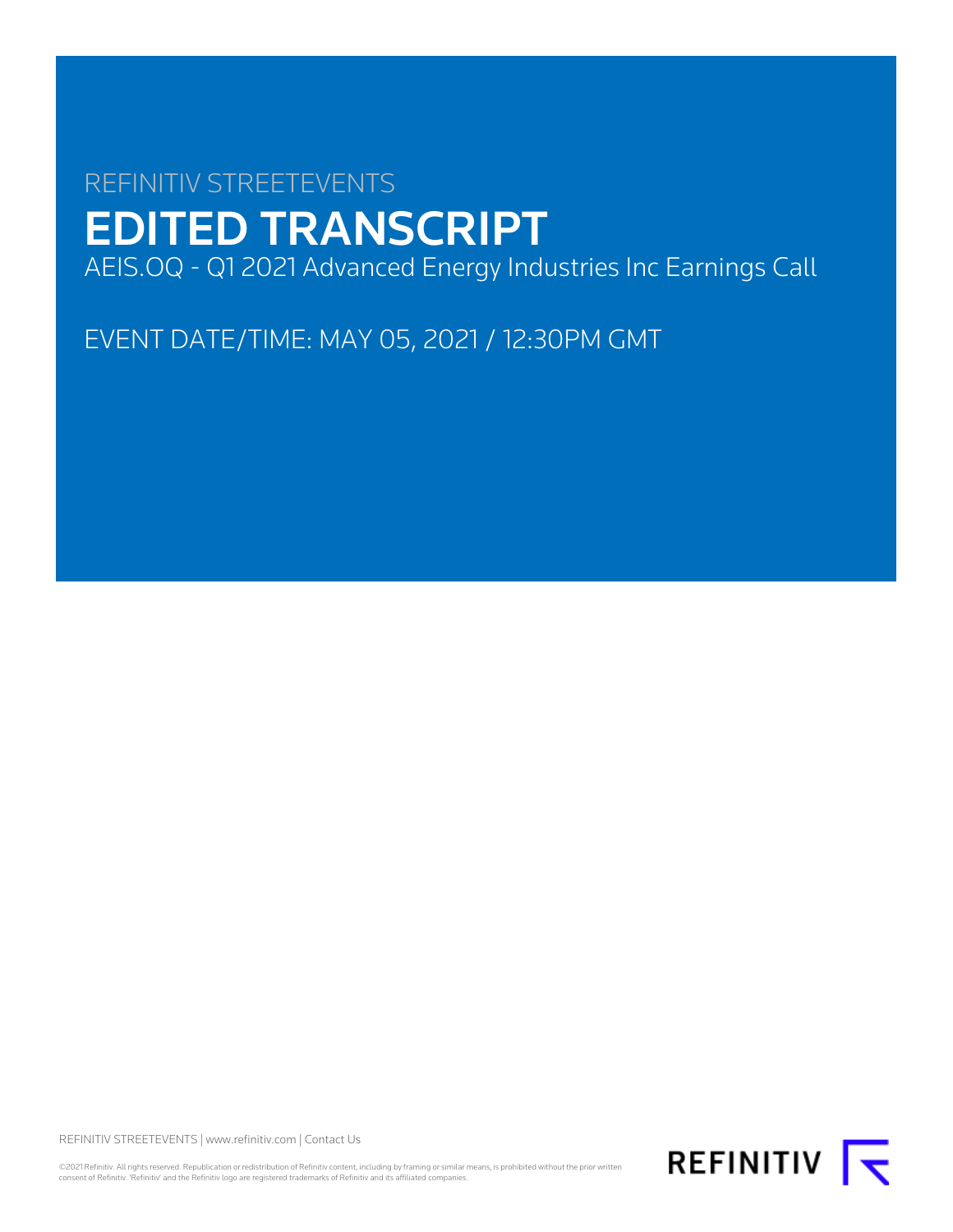# **CORPORATE PARTICIPANTS**

**[Paul R. Oldham](#page-3-0)** Advanced Energy Industries, Inc. - Executive VP & CFO **[Stephen D. Kelley](#page-2-0)** Advanced Energy Industries, Inc. - President, CEO & Director **[Yeuk-Fai Mok](#page-1-0)** Advanced Energy Industries, Inc. - VP of Strategic Marketing & IR

# **CONFERENCE CALL PARTICIPANTS**

**[Amanda Marie Scarnati](#page-7-0)** Citigroup Inc. Exchange Research - Research Analyst **[Krish Sankar](#page-6-0)** Cowen and Company, LLC, Research Division - MD & Senior Research Analyst **[Mehdi Hosseini](#page-6-1)** Susquehanna Financial Group, LLLP, Research Division - Senior Analyst **[Nathaniel Quinn Bolton](#page-4-0)** Needham & Company, LLC, Research Division - Senior Analyst **[Paretosh Misra](#page-10-0)** Joh. Berenberg, Gossler & Co. KG, Research Division - Analyst **[Pavel S. Molchanov](#page-9-0)** Raymond James & Associates, Inc., Research Division - Energy Analyst **[Scott Graham](#page-8-0)** Rosenblatt Securities Inc., Research Division - MD & Senior Equity Industrial Technology Analyst **[Weston David Twigg](#page-10-1)** KeyBanc Capital Markets Inc., Research Division - MD & Senior Research Analyst

# **PRESENTATION**

#### **Operator**

<span id="page-1-0"></span>Good day and thank you for standing by. Welcome to the Advanced Energy Industries first quarter 2021 conference call. (Operator Instructions) I would now like to hand the conference over to your speaker today, Edwin Mok, Vice President of Strategic Marketing and Investor Relations. Please go ahead.

#### **Yeuk-Fai Mok** - Advanced Energy Industries, Inc. - VP of Strategic Marketing & IR

Thank you, operator. Good morning, everyone. Welcome to Advanced Energy's First Quarter 2021 Earnings Conference Call. With me today, I'll have Steve Kelley, our President and CEO; Paul Oldham, our Executive Vice President and CFO; and Brian Smith, our Director of Investor Relations.

If you have not seen our earnings press release, you can find it on our website at ir.advancedenergy.com. There, you'll also find the Q1 slide presentation.

Before I begin, I'd like to mention that Advanced Energy will be presenting at several investor conferences in the coming months. As events occur, we will make the announcements. Let me remind you that today's call contains forward-looking statements. They are subject to risks and uncertainties that could cause actual results to differ materially and are not guaranteed or future promised. Information concerning these risks and uncertainties is in our SEC filing. All forward-looking statements are based on management's estimates as of today, May 5th, 2021, and the company assumes no obligation to update them. Long-term targets presented today, including our aspirational goals and long-term vision goals, should not be interpreted as guidance.

On today's call, our financial results will be presented on a non-GAAP financial basis, unless otherwise specified. Excluded from our non-GAAP results are amortization, stock compensation, integration and transition costs, unrealized foreign exchange gains or losses, and restructuring items. A detailed reconciliation between GAAP and non-GAAP measures can be found in today's press release. With that, let me pass the call to our President and CEO, Steve Kelley.

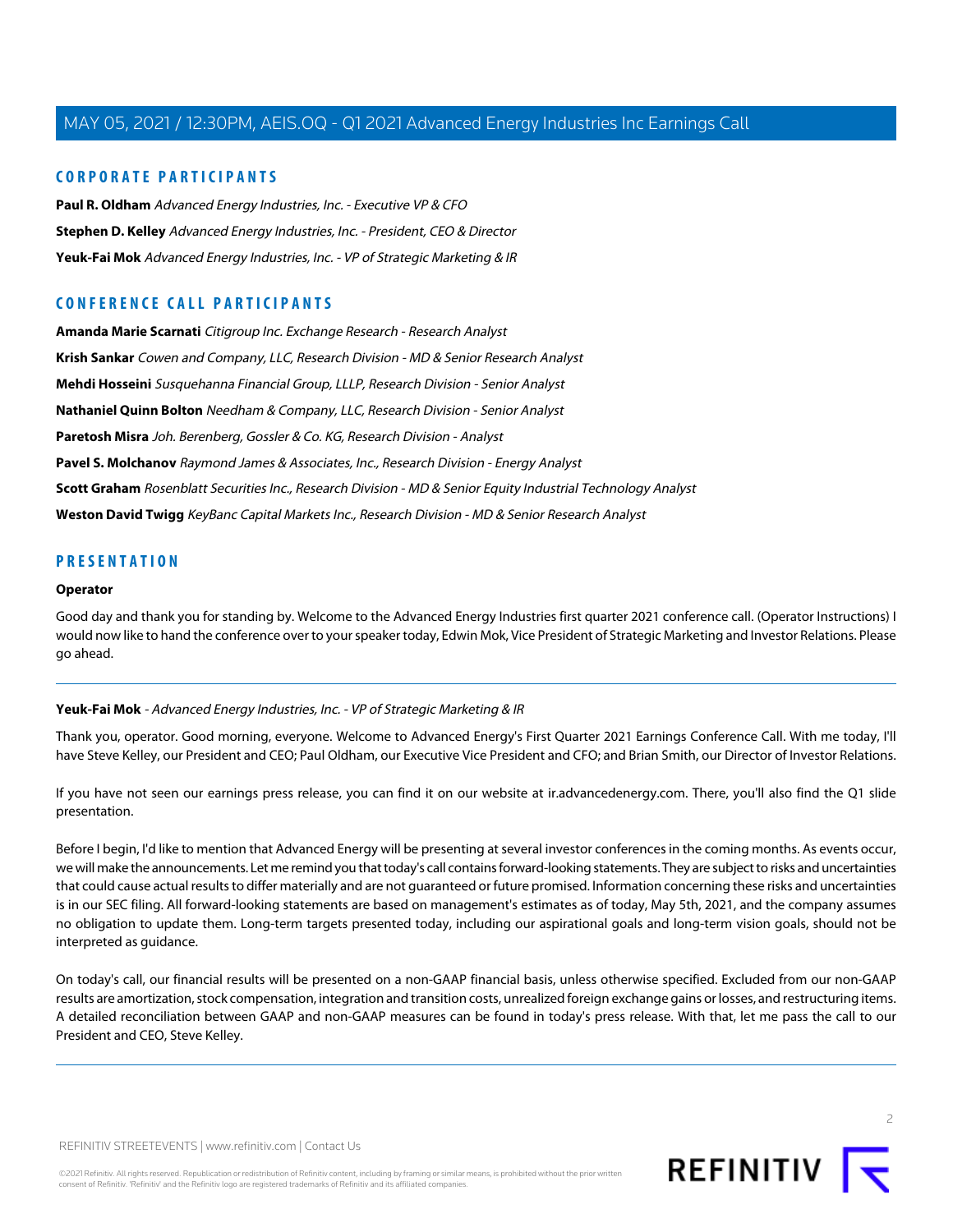# <span id="page-2-0"></span>**Stephen D. Kelley** - Advanced Energy Industries, Inc. - President, CEO & Director

Thank you, Edwin, and good morning, everyone. Thanks for joining the call today.

First quarter revenue was \$352 million. We had record sales into the semiconductor market, where we are benefiting from our leadership position in process power delivery systems. We entered the second quarter with a record order backlog. Demand is increasing across all of our target markets and we continue to win new design slots at an impressive rate, as customers adopt our industry-leading products. In the short term, our most pressing tactical challenge continues to be dealing with constraints in the supply chain, particularly shortages of certain integrated circuits.

These constraints limited our upside in the first quarter as we forecasted. Our second quarter guidance also incorporates the impact of these constraints. However, given the proprietary nature of most of our products, we believe that nearly all of the demand which we can't satisfy in the second quarter will shift into the second half of the year. Also, we expect that the actions that we took in the first quarter to address choke points in the supply chain will begin to have a positive impact in the third quarter. Now I would like to provide additional color for each of our target markets.

In the semiconductor market, we generated record revenues in the first quarter, growing 35% year-on-year and 9% sequentially. This strong growth was driven by higher demand for our process power delivery systems, a key enabling technology for advanced etch and deposition processes. We've maintained our leadership position in the process power market by working closely with our customers and by continuously innovating. Advanced Energy's technology and products enable our customers to improve yields, increased throughput, reduce costs, and lower power consumption.

Over the past year, we have launched a series of next-generation products into the market. Our latest high-power RF generators are unique in most plasma system. And our back stream RPS systems are all highly differentiated and are currently being evaluated by our customers. We believe that these next-generation products will drive market share gains for Advanced Energy in the coming years. In the first quarter, we won multiple design slots and major OEMs for both etch and AOV platforms. In addition to wins and process power, our traditional area of stream, we also secured wins for Artisan brand embedded power products. To summarize, we expect that 2021 will be a record year for sales into the semiconductor market, and we are bullish about 2022 and beyond, given our strong lineup of differentiated, next-generation products.

Now that the industrial and medical markets, where our revenue was up 27% year-on-year. In industrial applications, we saw strength in flat panel display, battery production, carbon fiber manufacturing, and horticulture. In medical, demand for diagnostic and life science applications begin to improve during the quarter. Looking forward, we expect the industrial and medical markets to strengthen through the course of the year due to improving economic conditions as well as increased acceptance of our new products into a wide variety of applications. In the first quarter, we confirmed that Ascent MS platform has been designed into multiple solar cell manufacturing applications. In addition, our Thyro-A+ power controller has been incorporated into a flat panel manufacturing application.

Moving to the data center and computing market, revenues were down in the first quarter, as expected, due primarily to ongoing inventory digestion by specific hyperscale customers. Looking forward, we see increased demand in the second quarter, followed by a strong uptick in demand in the second half of the year. We continue to make good progress on new product qualifications and expect to add additional Tier 1 hyperscale customers later this year. We won another board-mounted 48-volt DC-to-DC design in the first quarter, and continue to focus on 48-volt server opportunities.

Now I'll shift to the telecom and networking market, where the first quarter revenue was down sequentially, we'd roughly planned year-by-year. Our first quarter revenue reflected the full impact of portfolio actions we executed in late 2020. Moving forward, we expect to grow revenue by targeting higher-end applications, where we can differentiate. We are focused on 5G infrastructure, and in the first quarter, won 2 critical 5G design slots, for the leading telecom OEM.

In closing, I'd like to share some personal observations. Since joining Advanced Energy in March, I've visited most of our North American manufacturing and development sites and spoken face-to-face with many members of the team. My general takeaways from those initial meetings are first, that we can have a high level of employee engagement, and second, it'd be we have some excellent engineers and scientists at Advanced Energy, and foster a culture of technical excellence.



©2021 Refinitiv. All rights reserved. Republication or redistribution of Refinitiv content, including by framing or similar means, is prohibited without the prior written consent of Refinitiv. 'Refinitiv' and the Refinitiv logo are registered trademarks of Refinitiv and its affiliated companies.

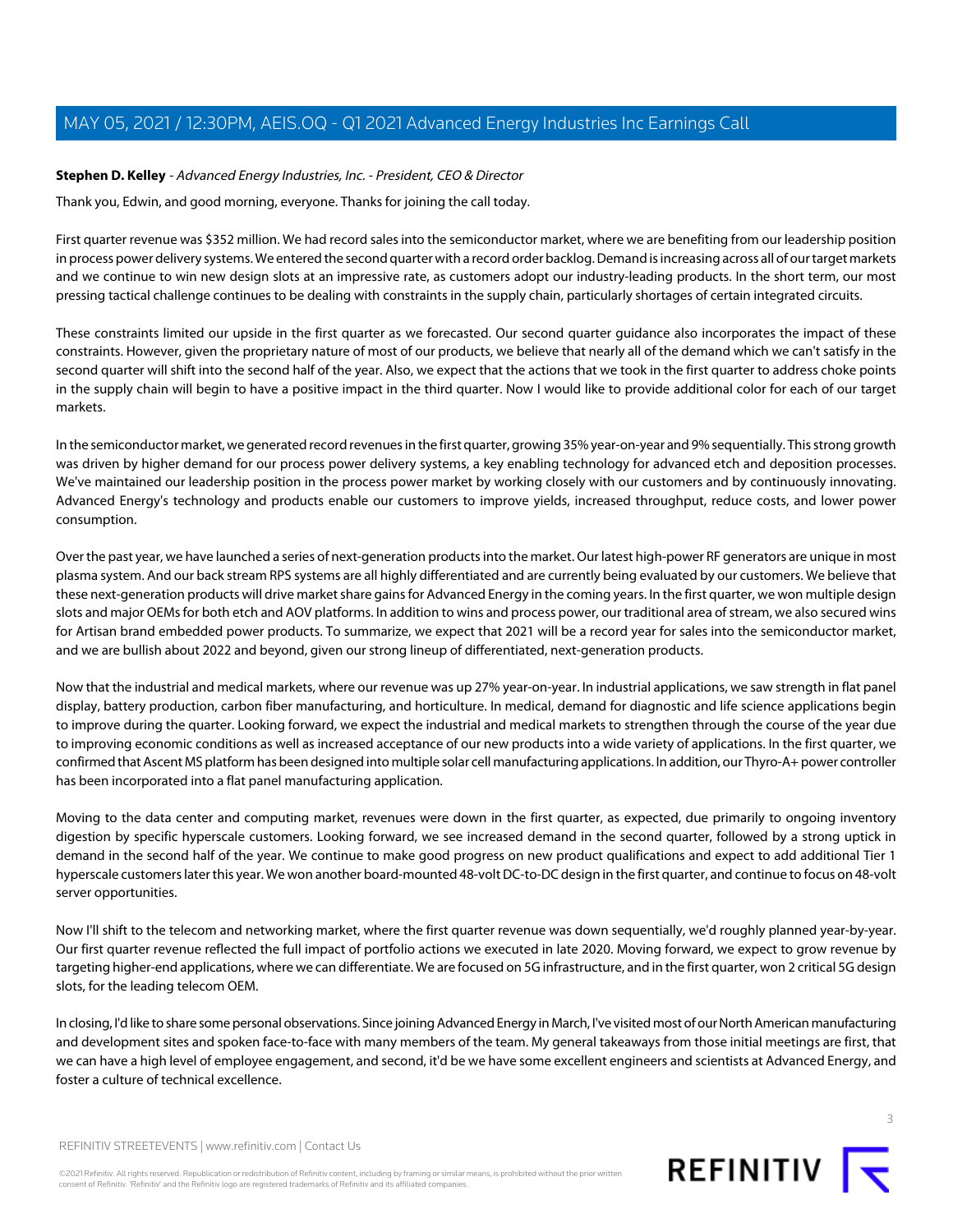In my first 60 days, I've also had the opportunity to meet the 2 of our largest customers in channel partners. Our customers have a genuine appreciation for Advanced Energy's technologies, products, and services. They know the company well, since our technical teams work closely together during new product development cycles. To grow our business, we will focus on continuously improving our customer value proposition. We need to deliver industry leading technologies and products in a timely fashion with best-in-class quality, reliability, and service levels. We have a strong balance sheet and we'll deploy capital where it makes strategic and financial sense for the company. The power supply industry is highly fragmented, and we think that supplier consolidation will benefit both Advanced Energy and our customers.

In conclusion, I am delighted to be part of the Advanced Energy team. We are targeting the right markets. We have a strong line of differentiated products and we have a great culture. We are focused on accelerating revenue and earnings growth and are on track to meet or exceed our aspirational goals in longer-term financial targets.

<span id="page-3-0"></span>Paul will now review our financial results in providing detail and guidance.

# **Paul R. Oldham** - Advanced Energy Industries, Inc. - Executive VP & CFO

Thank you, Steve. And good morning, everyone. We delivered solid financial results in the first quarter, with revenue, profitability, and cash flow up significantly year-over-year, and above the midpoints of our guidance. Overall customer demand was very strong, resulting in record backlog of over \$400 million, giving us increased visibility to customer requirements over the next several quarters. We executed well to meet customer commitment. An industry-wide supply constraint limited upside in the quarter, and will be the pacing factor in our revenue outlook in the near term.

As Steve mentioned, semiconductor revenue set another record, driven by both customer demand and share gains for our full suite of semipower solutions. Overall, earnings grew 42% year-over-year, as gross margins continued to approach our long-term target of greater than 40%, partially offset by increased R and D investment to fuel future growth. Return on invested capital continues to be above 20% on solid profitability and working capital efficiency.

First quarter revenue was 352 million, up nearly 12% year-over-year, but down 5% sequentially as we had anticipated. Semiconductor sales were \$181 million, up 35% from last year, and up 9% over last quarter, as our operations team was able to respond to strengthening customer's demand.

Revenue from our industrial and medical markets grew 27% from a year ago to \$78 million, but declined 16% sequentially, mostly due to supply constraints.

Data center computing revenue was \$59 million, down 31% from the very strong quarter a year ago, and 9% sequentially. However, demand for our products started to recover with several customers placing orders late in the quarter, signaling a return to growth in demand after just 2 quarters digestion.

Telecom and networking revenue was \$33 million in the quarter, essentially flat with last year and down 28% from Q4, reflecting a new baseline going forward as we streamline our portfolios to focus on higher-value applications.

Non-GAAP gross margin for the quarter was 39.7%, up 190 basis points from a year ago on higher sales and realized synergies. Gross margins were 20 basis points higher sequentially, primarily due to improved product mix, partially offset by lower volume and some added supply chain costs. We expect the logistics and supply chain costs to continue to be a headwind to gross margin in the near term. Non-GAAP operating expenses were \$79.59, up a \$2.5 million from last quarter on higher R&D, hazard fund investments, and multiple new growth opportunities.

Operating margins for the quarter were 17.1%, up 300 basis points from last year reflecting improvements in gross margin and SGNA as a percentage of sales. While we expect optics to increase modestly going forward, operating margins should expand in the second half as revenue growth accelerates. Non-GAAP other expense was \$2.6 million, including \$1.1 million of interest expense and \$1.2 million of FX losses on settlement of year-end position. We expect other expenses to be in the \$1.5-2 million range going forward.



©2021 Refinitiv. All rights reserved. Republication or redistribution of Refinitiv content, including by framing or similar means, is prohibited without the prior written consent of Refinitiv. 'Refinitiv' and the Refinitiv logo are registered trademarks of Refinitiv and its affiliated companies.



REFINITIV **K**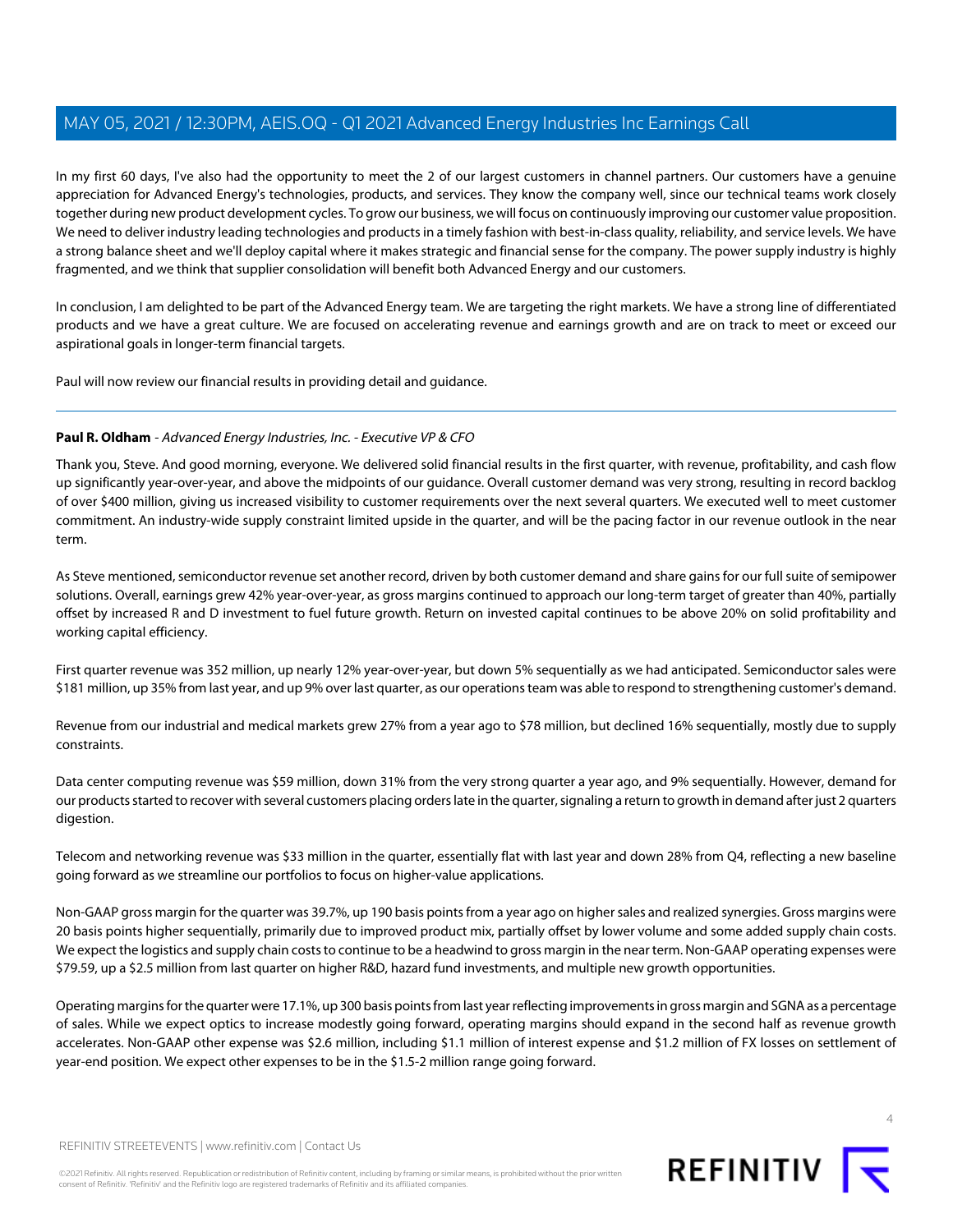Our non-GAAP tax expense was \$7.9 million or 13.8% primarily on favorable dispute items. Looking forward, we expect the GAAP and non-GAAP tax rate to remain in the 15% range. Non-GAAP earnings for the quarter were \$1.29 per share, up 42% from \$0.91 a year ago, but down from last quarter, due to lower revenue.

Turning now to the balance sheet, we ended the first quarter with cash and marketable securities of \$513 million, up \$30 million from Q4. Inventory increased by \$26 million and turns where 3.75. Accounts payable rose to \$163 million with associated EPO of 68 days, largely offsetting the increased level of inventory. Inventories and payables should remain at higher levels on our expectation for increased volume and as we pursue supply of critical components.

Receivables rose slightly to \$237 million and DSO at 61 days. Total days of networking capital where 96, up 1 day from last quarter.

Operating cash flow from continuing operations was \$54.3 million. Capital expenditures for the quarter were the \$8.8 million and the depreciation was \$7.3 million. We continue to expect capital expenditures to be about 2-3% of sales for the year.

During the quarter, we repaid \$4.4 million of principal amortization on our debt ending with total bank debt of \$318 million and the net cash of \$195 million. Our trailing 12-month gross debt leverage decreased to 1.1 times. We did not repurchase any stock in Q1 and we paid \$3.9 million for our first quarterly dividend of \$0.10 per share.

Now let me turn to guidance. We expect demand to remain strong and improve sequentially across our markets driven by growing investment in semiconductor, improving macroeconomic conditions and strengthening orders in hyperscale. However, in the near term, industry-wide supply constraints on specific components are limiting upside to our revenue. As a result, we are guiding Q2 revenue to be \$360 million, plus or minus \$15 million. We expect non-GAAP gross margin to decline around 100 basis points, sequentially on less favorable product mix and higher near-term material and freight costs, which could last through the end of the year.

Operating expenses are expected to be \$81-82 million as we continue to invest in R&D and see natural increase in annual costs, partially offset by synergy actions. As a result, we expect non-GAAP earnings to be \$1.25 per share plus or minus \$0.15.

Looking beyond Q2, we believe demand will remain strong in the second half of 2021 and into 2022. Given the current supply chain environment, we expect second half revenue to grow 5-0% over the first half with upside as conditions improve.

In conclusion, we are more excited than ever about the opportunities across our markets. We are well-positioned to continue to gain share, and obtain strong adoption of our new products. We remain focused on executing our strategy to accelerate revenue and earnings growth over time.

With that, let's take your questions. Operator?

# **QUESTIONS AND ANSWERS**

# <span id="page-4-0"></span>**Operator**

(Operator Instructions) Our first question is from Quinn Bolton with Needham & Company.

#### **Nathaniel Quinn Bolton** - Needham & Company, LLC, Research Division - Senior Analyst

Hey guys, just trying to look through the numbers. Obviously, it sounds like you're seeing some limited upside on revenue due to capacity constraints. And I guess as I look at the June quarter, you guys were kind of \$15-to maybe-20 million light of the consensus expectations for the June quarter. It that the level, that \$15-20 million, is that the level of revenue you're leaving on the table because of capacity constraints? Or are there other factors going on?



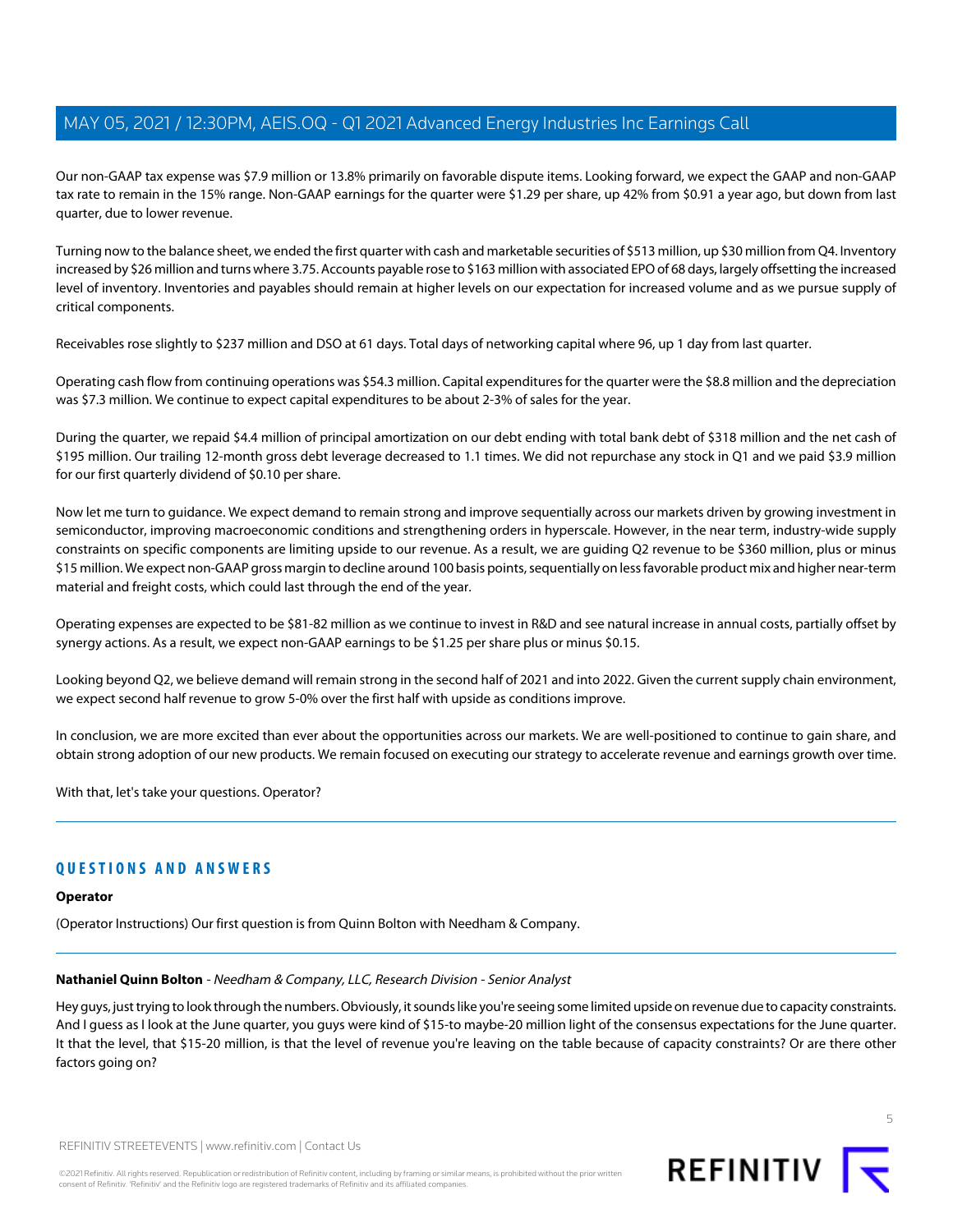# **Paul R. Oldham** - Advanced Energy Industries, Inc. - Executive VP & CFO

That's a really good question, Quinn. It's hard to quantify. Exactly. Certainly, we are seeing strengthening demand, and our outlook is really based on what we believe we can get parts for and get out of the back for each quarter. Certainly, as we came into the year, we saw some supply constraints. We talked about that having some impact in Q1 and I would say, broadly speaking, in sort of a similar impact in Q2. Now that demand is still there and we'll fill as those parts become available, but it'll take a couple of quarters probably to catch it up.

# **Nathaniel Quinn Bolton** - Needham & Company, LLC, Research Division - Senior Analyst

Okay. And I guess just looking at the numbers, if you're missing some demand in Q1 and Q2, and that shifts to the second half, it almost looks like what pushes from the first half and in the second half could easily support 5-10% growth. And so I guess I'm just having difficulties reconciling that the forecast, especially if some of the demand, is shifting into the second half.

# **Paul R. Oldham** - Advanced Energy Industries, Inc. - Executive VP & CFO

We looked forward and tried to give some color to the second half because it is a strong demand environment and it's really limited by availability of parts. So when you looked at what moved forward, we think it's more like half of that forecast is supportive, that move forward and that are in this year. But if the parts situation improves then we don't see upsides in numbers. That's what we believe at this point. We have line of sight too, as we go forward in the next couple of quarters. And although the parts shortage is a challenge in the near term, that's our biggest tactical challenge as Steve mentioned, we actually think that it bodes well broadly speaking. Underscores the strength of demand drivers and the fact that there's kind of an industry-wide challenge we think is, ultimately along the runway. Combine that with a stronger demand throughout the year and we think that sets us up for not only growth in the second half, but continued growth into 2022.

# **Nathaniel Quinn Bolton** - Needham & Company, LLC, Research Division - Senior Analyst

Great. And the second question I had is the VLFI market share data for Powerset Systems was out recently. Can you talk about just how you guys performed in 2020 in terms of market share in the RF power setting?

# **Paul R. Oldham** - Advanced Energy Industries, Inc. - Executive VP & CFO

Yes, this is Steve. I'd like to make a comment on that one. We did take a look at the report and we were very happy to see that the AD is still the undisputed market leader in all the areas that we care about. So in the areas that are on power, on process power and some other things like RF generators, RF matching networks, DC power and remote license horsepower.

It also showed that we grew some instances of revenue faster than market last year. Certainly wasn't that surprised, we grew our revenues 52%, in semiconductor vertical in 2020. So it was a great year for the (inaudible) energy.

We're very optimistic moving forward. We've launched, over the past year, some highly differentiated products (inaudible) RPS. And in addition, excess cross-selling artisan products entering the semiconductor vertical. So we're very bullish on semiconductor moving forward.

# **Operator**

Your next question is Krish Sankar with Cowen and Company.

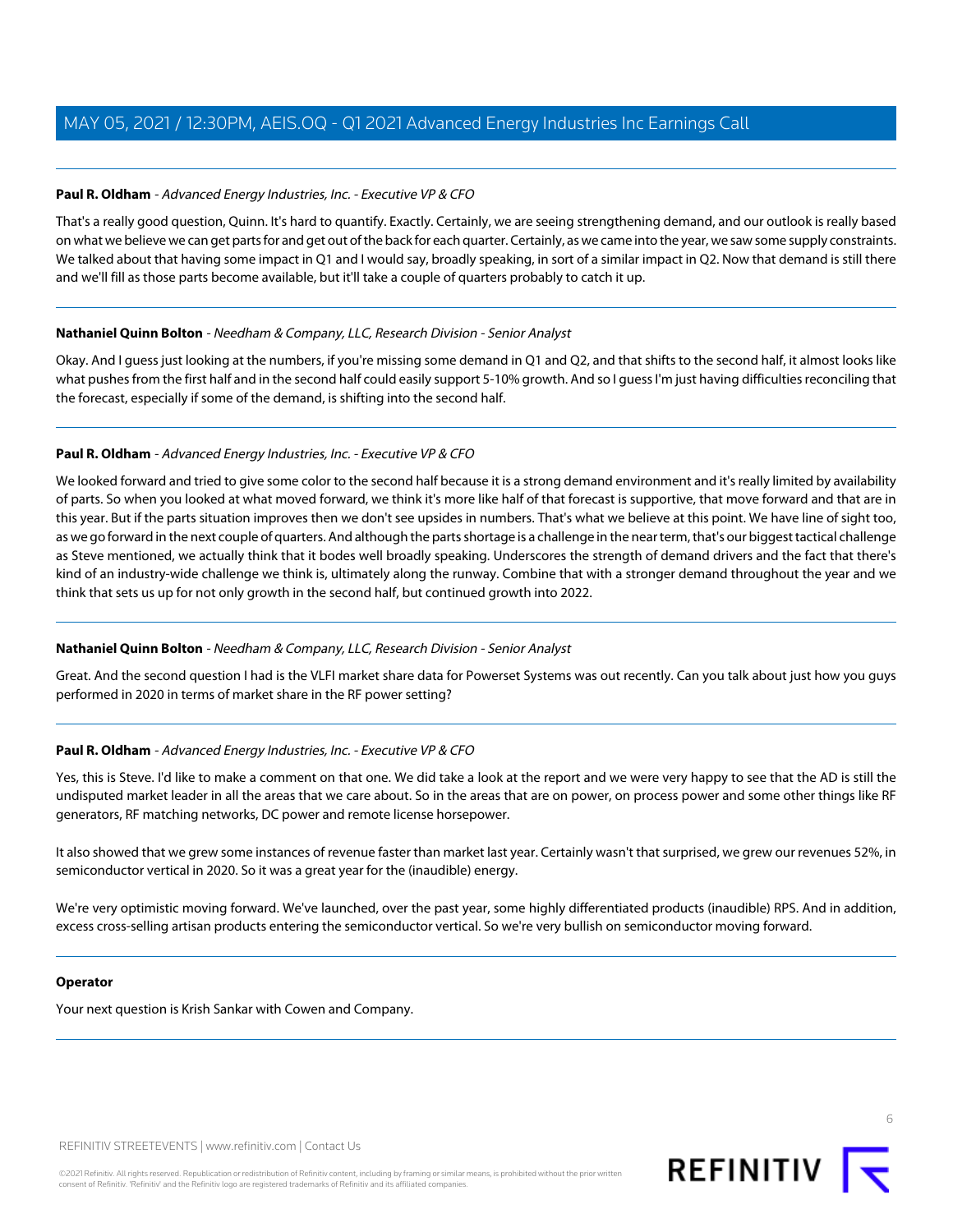# <span id="page-6-0"></span>**Krish Sankar** - Cowen and Company, LLC, Research Division - MD & Senior Research Analyst

I have 2 of them, first one for Steve. On this component [prices] that's impacting the top line, is there any risks that you might lose share to your competition? Or do you think that [issue] prevalent across the industry that you're confident also seeing the same kind of component tightness?

# **Paul R. Oldham** - Advanced Energy Industries, Inc. - Executive VP & CFO

Yes. I think if you look across our portfolio, most of our portfolio is proprietary. So if you look at semiconductors, industrial medical, those are largely proprietary products. And so that's why we made the statement that most of the demand will shift into the second half, but we won't lose it. I think the only area where we risk losing some share based on lack of availability of components is probably in data center computing. That business is more of a filter print business. And so, if we can't catch up in that area in Q3, we may lose a little bit of share there. But in large part, speaking for the company as a whole, there's very little business that we think will disappear.

# **Krish Sankar** - Cowen and Company, LLC, Research Division - MD & Senior Research Analyst

Got it. And then a follow-up, we spoke about data from the computing kind of. It was really when the dilution break started turning around in the March quarter. I'm just kind of curious what drove it? Are you seeing IT enterprise budgets improving, or what are the reasons for the dilution getting it done sooner than expected? And along the same thought, did you qualify on how much your hyperscale revenues grew in the March quarter?

# **Stephen D. Kelley** - Advanced Energy Industries, Inc. - President, CEO & Director

I'll address the general question now about what Paul addressed, these more specific questions. But I think we saw increased booking activity, the data center towards the end of the quarter. And we anticipate a continued pick up in Q2, and from what we see in our forecast today, the second half is going to be quite strong, the data center. That's what we're gearing up for.

# **Paul R. Oldham** - Advanced Energy Industries, Inc. - Executive VP & CFO

We didn't break out this time to change in hyperscale. Quarter over quarter (inaudible), but we did see orders start to come in and strong towards the end of the quarter. That gives us confidence that we've seen the bottom of that market from a digestion period. And we expect to see growth over the course of the year. And as Steve mentioned earlier, it's stronger growth as we go through the year. That market went through a couple of quarters of digestion and is clearing coming back now.

#### <span id="page-6-1"></span>**Operator**

Next question is from Mehdi Hosseini with SIG.

#### **Mehdi Hosseini** - Susquehanna Financial Group, LLLP, Research Division - Senior Analyst

Yes. When I look at the revenue mix by the end market, it seems to me that semis and industrial actually did better than expected. And perhaps the shortfall was in the telecom and data center. And I'm just trying to reconcile the shortages with end market. Would it be fair to say that perhaps, in the semi's you had the appropriate inventory of sub-components, so you were able to meet the demand and it was just this new market that you're trying to scale that the shortages hampered your ability to hit the targets?

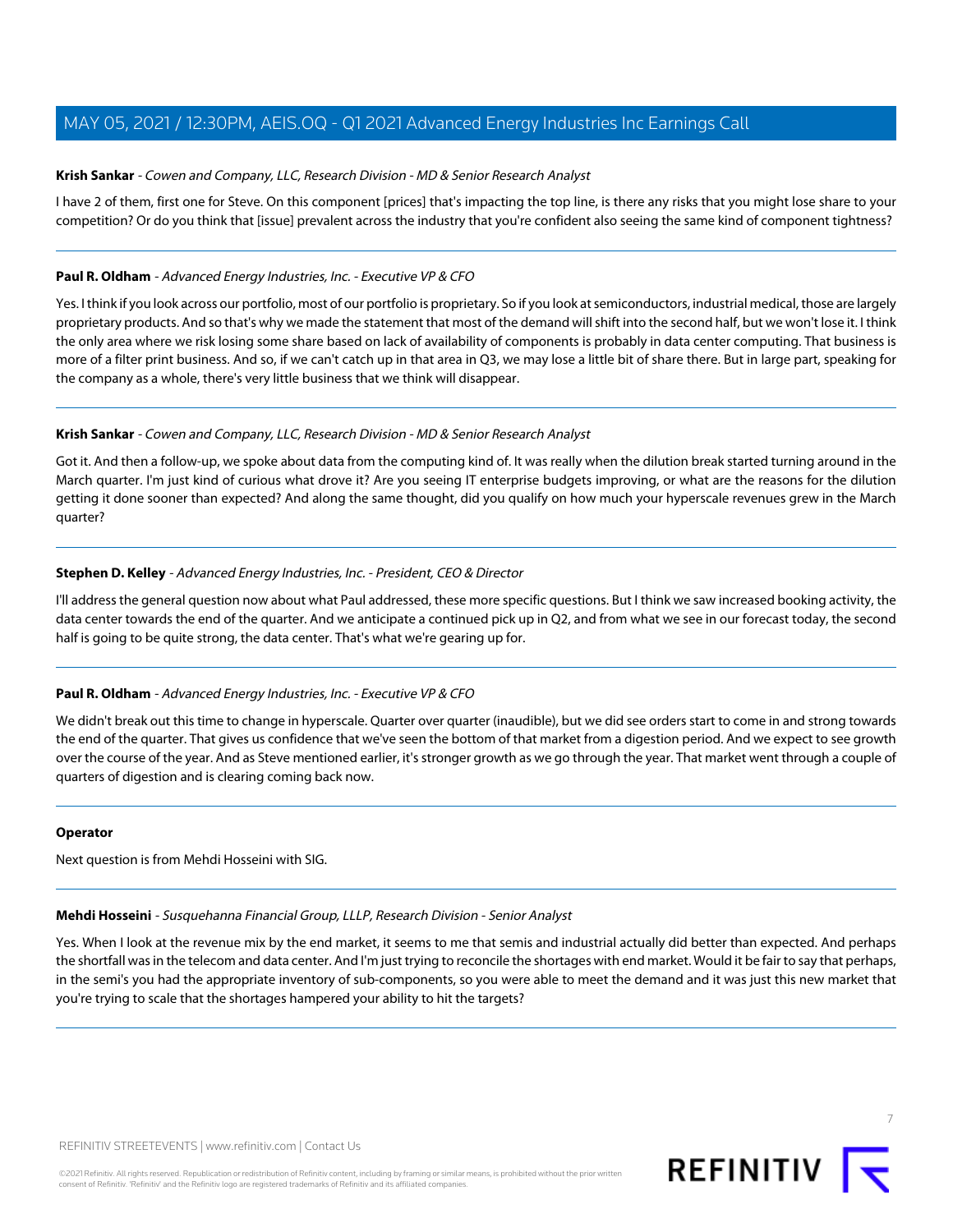# **Paul R. Oldham** - Advanced Energy Industries, Inc. - Executive VP & CFO

That's a good question, Mehdi. I think, if you look across our markets, our higher volume markets added larger impact from a supply chain perspective. And look, we have some spot outages everywhere, but on balance, we were able to respond to increasing demand during the quarter in semi. Even while we had some part shortages there as well. You're broadly speaking on higher volume businesses that are more impacted by the part shortages than our semi business, or a couple of the advanced markets were.

# **Mehdi Hosseini** - Susquehanna Financial Group, LLLP, Research Division - Senior Analyst

Sure. Okay. And then you highlighted OPEX increasing a little bit. Could we assume that maybe OPEX is up a couple of million in the second half versus the first half, and then there could be continued increase in OPEX into '22?

# **Paul R. Oldham** - Advanced Energy Industries, Inc. - Executive VP & CFO

Yes. If you look at the numbers we've been investing in an army, obviously that's where all the growth has been. You do cut some annual costs that come in as the year goes on. You can expect to see OPEX up slightly from the Q2 levels over the year. But it should be very modest growth as we go forward after Q2.

#### **Operator**

<span id="page-7-0"></span>Your next question is from Amanda Scarnati with Citi.

#### **Amanda Marie Scarnati** - Citigroup Inc. Exchange Research - Research Analyst

Just touching in on to the data center side of the business. You talked about the expectation to add some more hyperscale customers throughout 2021. Do you need to add those customers in order to start to see an acceleration of growth? Or do you expect that the digestion that you've been seeing the last 2 quarters should roll off and you can see some growth outside of adding new customers throughout the year?

# **Stephen D. Kelley** - Advanced Energy Industries, Inc. - President, CEO & Director

Yes. Amanda, I think the growth is a separate issue because we see the growth from our current set of customers. As we bring on new customers, typically we start relatively low volumes and it ramps up over a period of months. We have learned the side on the growth just coming from our existing customers.

#### **Amanda Marie Scarnati** - Citigroup Inc. Exchange Research - Research Analyst

Okay. And then on the industrial and medical side, obviously last year was pretty strong with some of the additions related to COVID on the medical side. Could we see a step up in year-over-year growth on the industrial side, specifically on the industrial side and not the medical side of the business this year?

#### **Stephen D. Kelley** - Advanced Energy Industries, Inc. - President, CEO & Director

Yes. I think 2020 was a down year. Industrial and medical for obvious reasons. And we're definitely seeing booking pick up in both areas, and we think those strengthen in every quarter this year. We think those 2 markets, industrial and medical, will be coming back to life over the course of 2021.

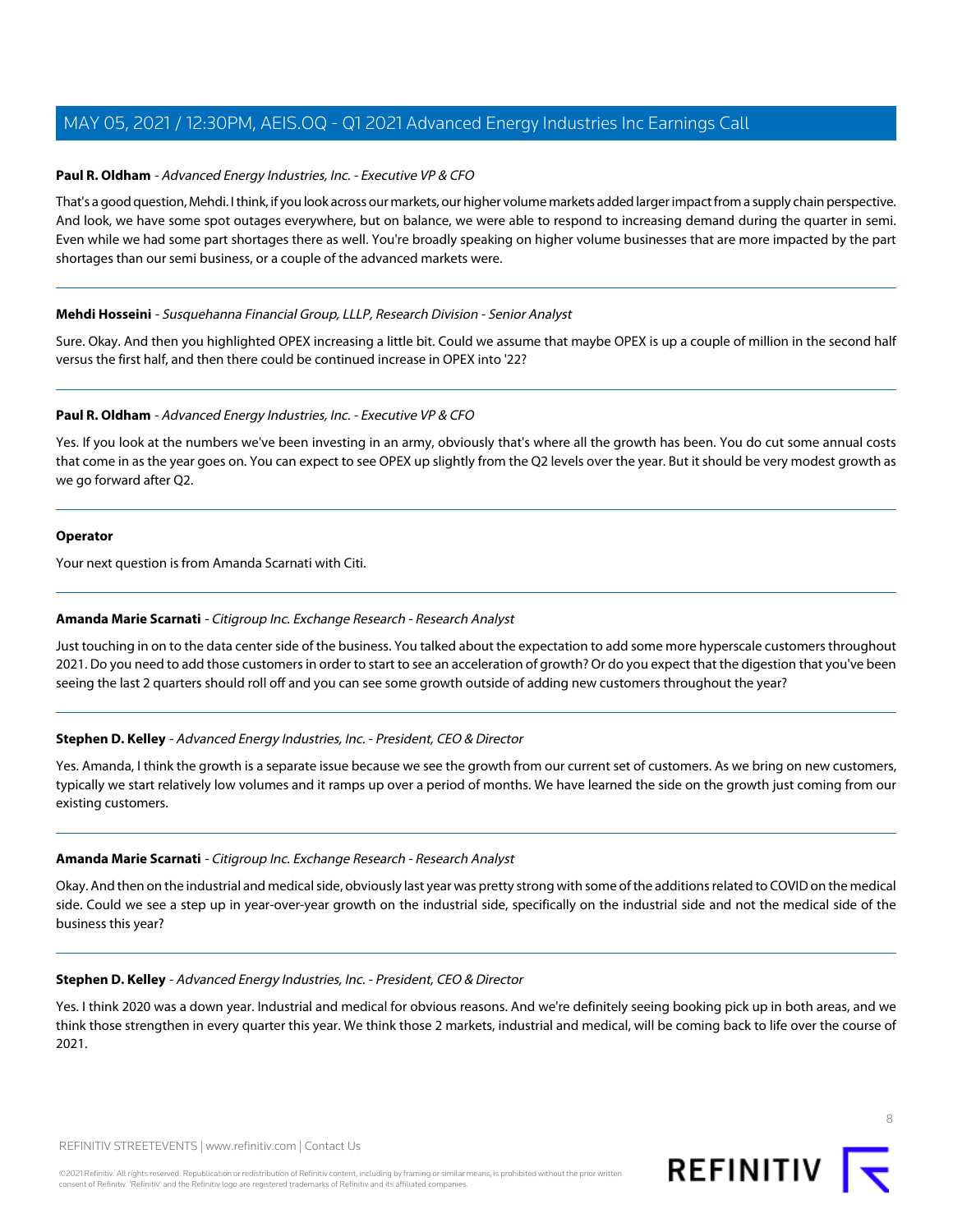# **Operator**

<span id="page-8-0"></span>Your next question is from Scott Graham with Rosenblatt Securities.

# **Scott Graham** - Rosenblatt Securities Inc., Research Division - MD & Senior Equity Industrial Technology Analyst

Yes. And Steve, welcome. Could you maybe quantify the impact on sales of your portfolio changes in the common networking segment of the revenues?

# **Paul R. Oldham** - Advanced Energy Industries, Inc. - Executive VP & CFO

Yes, Scott. It's Paul. We haven't called that out specifically, but if you recall, we'd expect it to be down in Q1, and it was. We also commented that this kind of form is how the new baseline should go forward. We'll see some growth from here. There'll be some kind of quarters can be a little higher, a little lower, but fundamentally beat this sort of establishes a new baseline post those actions. Most of the actions really took effect in late 2020, which had the effect of accelerating some business in 2020. And as we go forward, we think this is a reasonable baseline level.

# **Scott Graham** - Rosenblatt Securities Inc., Research Division - MD & Senior Equity Industrial Technology Analyst

Okay. I was also hoping for a little bit more color on some of the supply shortages logistics issues and what have you. Certainly, everyone is feeling it. We understand that. Could you kind of tell us which segments are being sort of affected? Maybe sort of list them worst to least if that's possible.

#### **Stephen D. Kelley** - Advanced Energy Industries, Inc. - President, CEO & Director

Sure. Be happy to comment on that. Obviously, the biggest issue we have is in semiconductor chips and microcontrollers, other IT's that we buy. Second would be ceramics, and ceramic substrates, and other forms of ceramic. Probably the third are passive. Some passive components are very short supply. And so we're spending a lot of time with our key suppliers. We have almost the entire management team involved in expediting the calls every week. That includes me. We're going out and bringing on new second sources where we can find them. We've signed a number of long-term agreements with our key suppliers.

We did that in Q1 as we saw lean time stretch. Until we think that it's going to start benefiting us in Q3. And we've secured our position as a preferred customer, essentially with most working suppliers. We're also taking some actions in our factories. We're building some buffer capacities, some (inaudible) capacity. And the reason we're doing that is because there's a tendency for some of these scarce components to be delivered and in the batch fashion towards the end of the quarter. We want to be able to take advantage of that. That requires some additional for capacity.

#### **Scott Graham** - Rosenblatt Securities Inc., Research Division - MD & Senior Equity Industrial Technology Analyst

That's very helpful. I guess the last question is around, so we're funding a little bit more R&D. We have these supply chain issues, if you will. We have higher materials and, I guess, I was just wondering maybe is there going to be a renewed focus on managing SGNA down a little bit to prop up the earnings while we're going through this sort of transition period into the second half. And frankly, also in the second half, because I think as you said, Paul, that the second half the sales guidance sort of up 5%-10%. Sequentially as the previous question pointed out was kind of what I think we were all expecting anyway. This does look like it moves maybe into 2022. How do we handle SGNA during these next 3 quarters to try to keep our earnings propped up?

 $\circ$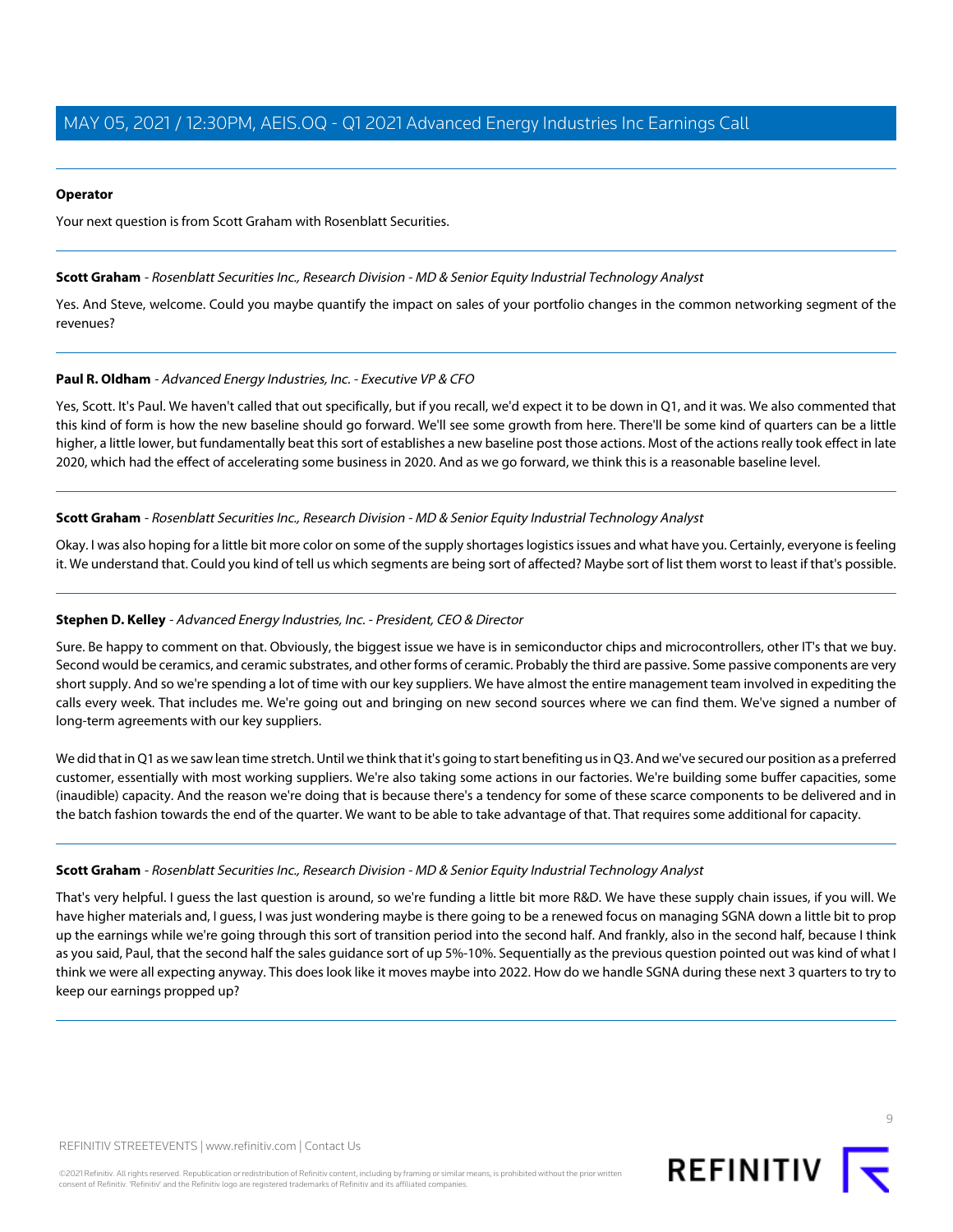# **Paul R. Oldham** - Advanced Energy Industries, Inc. - Executive VP & CFO

That's a good question. As you look from the numbers, we've pretty much been able to hold or reduce SGNA over the last 4 or 5 quarters, even despite other kind of pressures that would normally increase SGNA. We expect to continue to do that. We continue to want to drive a lot of leverage. And in fact, we expect to see SGNA as a percentage go down over the course of the year. That is something that we're working on. Clearly, our investments in R&D we think will drive future growth. We're committed to those. Some of the other headwinds are seeing the need for transitory. They're going to last in a period of time. And as we continue to execute our synergy plans, both [in OpEx] as well as the heavylift that we have felt complete by the end of the year. And in manufacturing, we think broadly speaking, we're back on our target model of growth. Even as we exit this year and going into early next year.

#### **Operator**

<span id="page-9-0"></span>Your next question is from Pavel Molchanov with Raymond James.

# **Pavel S. Molchanov** - Raymond James & Associates, Inc., Research Division - Energy Analyst

In the context of the industry-wide supply tightness, I'm curious if that broadens the potential target list for acquisitions, given that some of the smaller players, especially in the industrial vertical, might be suffering particularly in this current climate.

# **Stephen D. Kelley** - Advanced Energy Industries, Inc. - President, CEO & Director

No, I really haven't thought about it that way, but I guess that would be the synergy, right? That we can come in and buy a smaller company and exercise are leveraging in the supply chain. But just the general comment, we continue to be opportunistic, we continue to look for companies to acquire. And so I think you'll see us stay active in that area, looking for companies that have strong technology, strong technical teams, sticky products intended to be proprietary. We'll be looking for companies that are exposed to semiconductor industrial and medical opportunities.

# **Pavel S. Molchanov** - Raymond James & Associates, Inc., Research Division - Energy Analyst

More kind of thematically, is there anything in the Biden infrastructure proposal that would be directly relevant, impactful to your business that you can see?

# **Stephen D. Kelley** - Advanced Energy Industries, Inc. - President, CEO & Director

I think the most interesting part for us is the additional investment semiconductors. So you see that happening basically trying to establish a stronger USB battery base. And if that happens, then obviously that creates even more demand for something that can process power solutions. So yes, we're very enthusiastic about that part.

#### **Pavel S. Molchanov** - Raymond James & Associates, Inc., Research Division - Energy Analyst

Right. And maybe some of the industrial verticals, you've sold into metallurgy and sort of glass and other things that could benefit from a more active industrial policy.

#### **Stephen D. Kelley** - Advanced Energy Industries, Inc. - President, CEO & Director

Yes. I'm not really familiar with the details. That'd be on someone else at this point, but I hope you're correct.

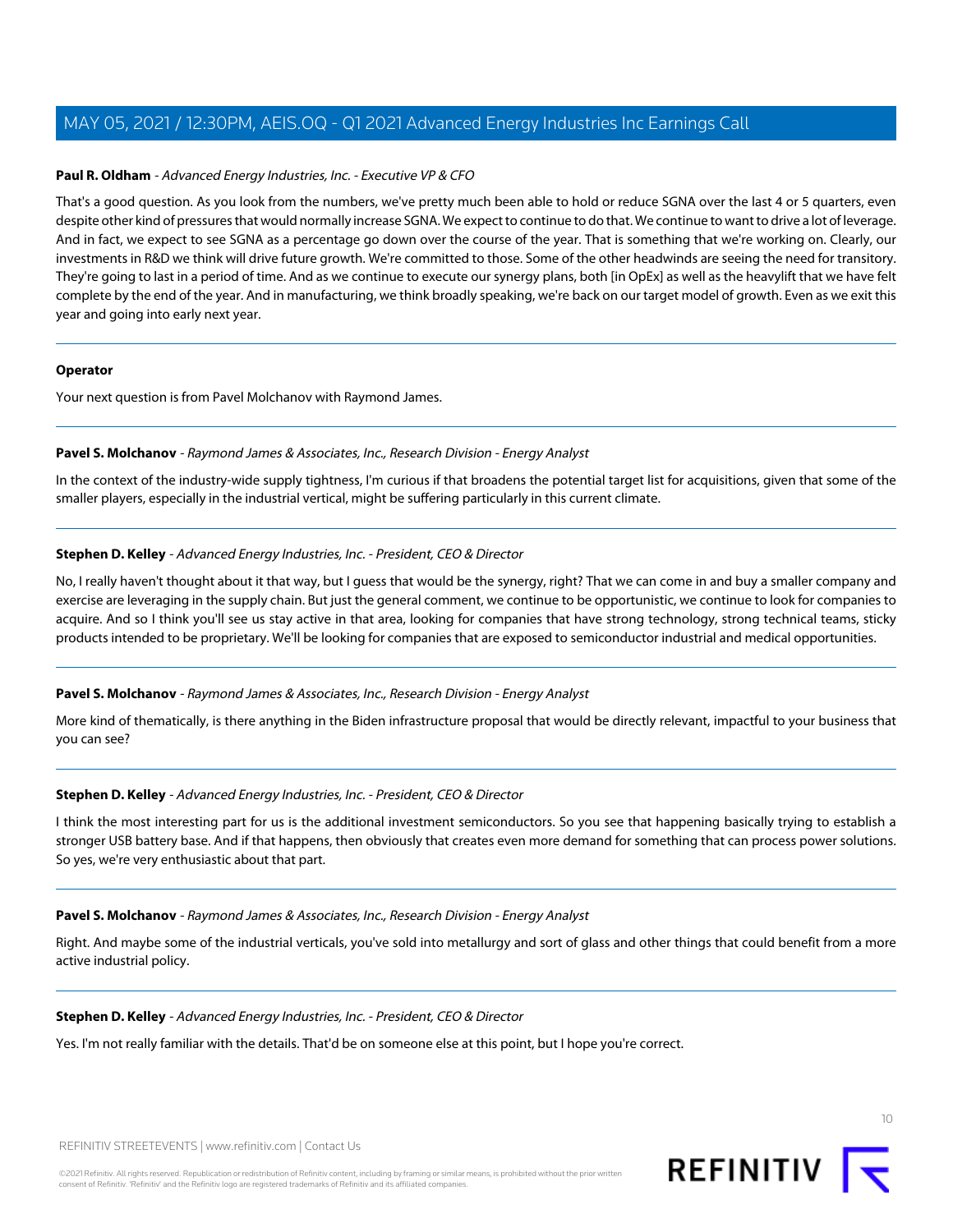# **Operator**

(Operator Instructions) Your next question is from Paretosh Misra with Berenberg.

# <span id="page-10-0"></span>**Paretosh Misra** - Joh. Berenberg, Gossler & Co. KG, Research Division - Analyst

Steve, as you look at the cost structure at advanced energy, especially your manufacturing footprint at the different facilities that you have. And I know you haven't had that much opportunity to look at that, but do you see the opportunities for further optimization or cost cut that could drive a market expansion?

# **Stephen D. Kelley** - Advanced Energy Industries, Inc. - President, CEO & Director

Yes, so basically we have 3 centers of excellence in the company for manufactory: one's in China, one's in Malaysia and one's in the Philippines And we are in the process of consolidating our Chinese factories into one location. So we'll be exiting Chengde by the end of this year, I think. You're probably familiar with that process. I think moving forward, we're very comfortable, having China, Malaysian and the Philippines in place and our approach to there will be to try to fully utilize each of those factories. And the good news is if we get to that point, we have the ability to expand our operations in each of those sites. So I think we're pretty well positioned.

# **Paretosh Misra** - Joh. Berenberg, Gossler & Co. KG, Research Division - Analyst

Understood. And maybe as a follow-up, if you could talk a bit more about your industrial medical segments as to what you're seeing. In other words, the rich of the 2 sub-segments, industrial versus metal, you're seeing faster growth, any sense on revenue or any particular end market are you seeing strong orders and strong revenue growth?

#### **Stephen D. Kelley** - Advanced Energy Industries, Inc. - President, CEO & Director

I'll make some general comments about industrial medical. The reason I like those 2 markets so much is they tend to be, smaller or medium-sized companies, smaller or medium size opportunities, but each opportunity typically wants something a little bit different. So we start with our standard products or configurable products, and then we tune them to the customer's need. And that creates a very good relationship between AEM and the customer. It creates a very sticky product situation. So typically these applications are very long life cycle applications. And so once we get those ideas to share for many years, so we're going to continue to scour the market and look for more of those types of opportunities.

#### <span id="page-10-1"></span>**Operator**

Your next question is from Weston Twigg with KeyBanc Capital Markets.

# **Weston David Twigg** - KeyBanc Capital Markets Inc., Research Division - MD & Senior Research Analyst

First, I just wanted to start with gross margin, last quarter I think you said it would exceed 40% for the year. You're gutting it down a little for Q2 and you didn't mention that again. So I just wanted to get your thoughts on the gross margin in the back half of the year and if you still think you can hit that 40% target equity in a year.

11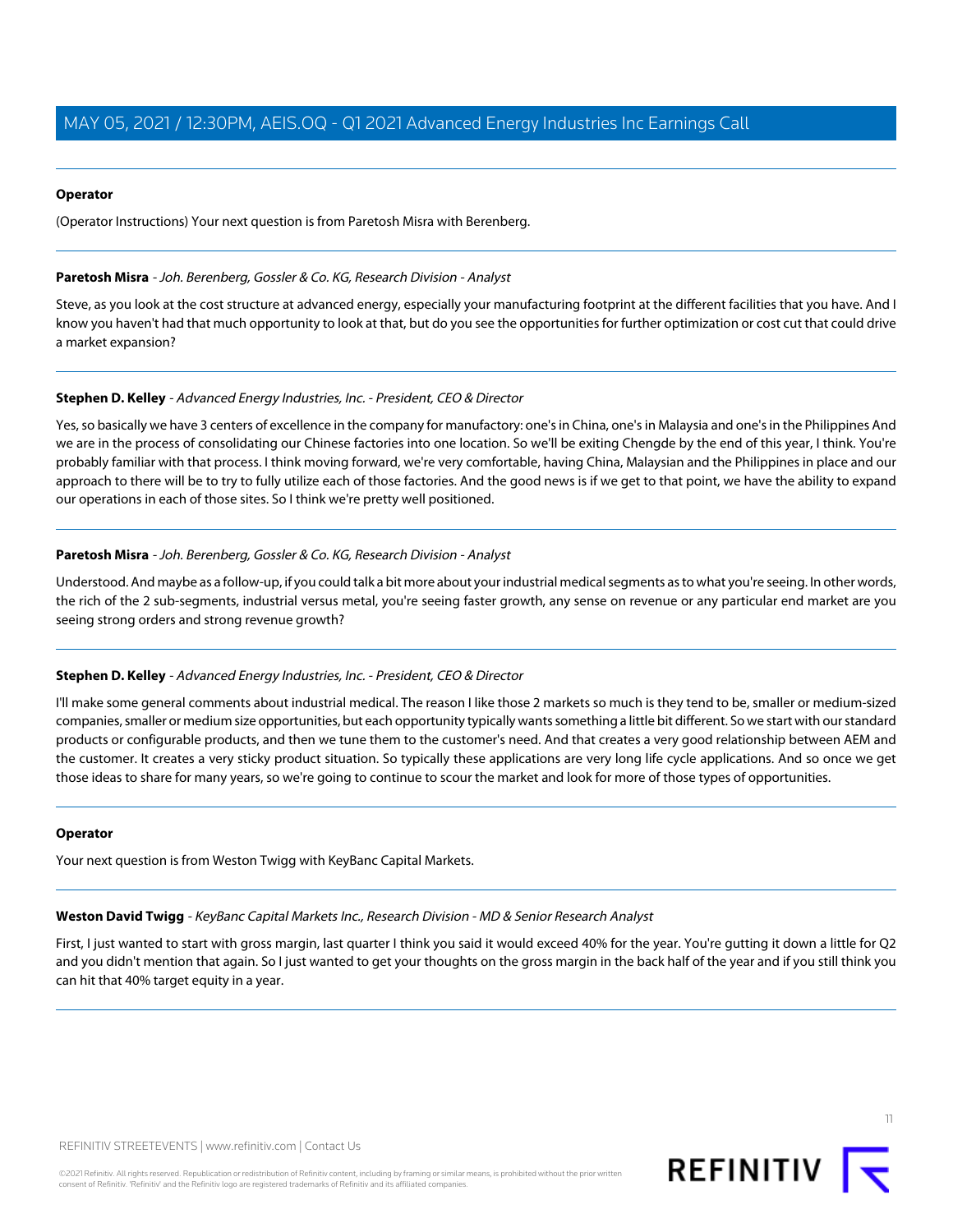# **Stephen D. Kelley** - Advanced Energy Industries, Inc. - President, CEO & Director

Yes, I think what we said was that as we executed our manufacturing consolidation that we believed we could exit the year sort of at that 40%, but it was out of reach. That's still I'd say bodily our goal, but certainly, in terms of logistics and some of the supply chain constraints that's a headwind that we didn't see a quarter or 2 ago. We think that transitory is not going to last and how long it's going to last is less clear. So we think that those headwinds are maybe 100 to 200 basis points. I mean, I would say that more than even what we spent last June with COVID, reimbursement and other things with COVID. Supply chains are very full and logistic channels are very full. So in the interim, we're going to face these headwinds but, put those aside, and as we finish our manufacturing consolidation. We feel confident we'll be able to be on that target model.

# **Weston David Twigg** - KeyBanc Capital Markets Inc., Research Division - MD & Senior Research Analyst

Okay. Yes, that makes sense. And then just when you talk about revenue growth in the second half, can you help us understand which are the stronger growth segments relative to the first half? So is it semi? Is a data center, et cetera? If you could help us understand which ones are growing a little faster in the second half and driving that upside, that would be helpful.

# **Stephen D. Kelley** - Advanced Energy Industries, Inc. - President, CEO & Director

Yes. The good news is we've seen strong growth in all sectors, quite frankly. So we see semiconductors full speed head, essentially. The customers we have in many sectors are very bullish about demand in the second half into 2022. So our challenge there is just going to be keeping up with their demand. Obviously, I've come in on data center, you see that coming back strong in the second half. Industrial medical is going through a recovery phase and we think that's going to be very strong. I think the only market where we may not see as far a growth is probably telecom and networking; I think will stay steady there. Again, as we focus on 5G designs, I think most of that revenue would probably come in 2022-2023.

#### **Operator**

I see no further questions at this time. I turn the call back to Steve Kelley for closing remarks.

# **Stephen D. Kelley** - Advanced Energy Industries, Inc. - President, CEO & Director

Thank you very much for joining us on the call today. You see increasing demands across all of our target markets for the rest of 2021. And although supply issues are limiting our size in the second quarter, we see increased commitments from our suppliers in the second half. That by hopes that we can enter the year at very high velocity. Thank you very much.

# **Operator**

This concludes this conference. You may now disconnect.